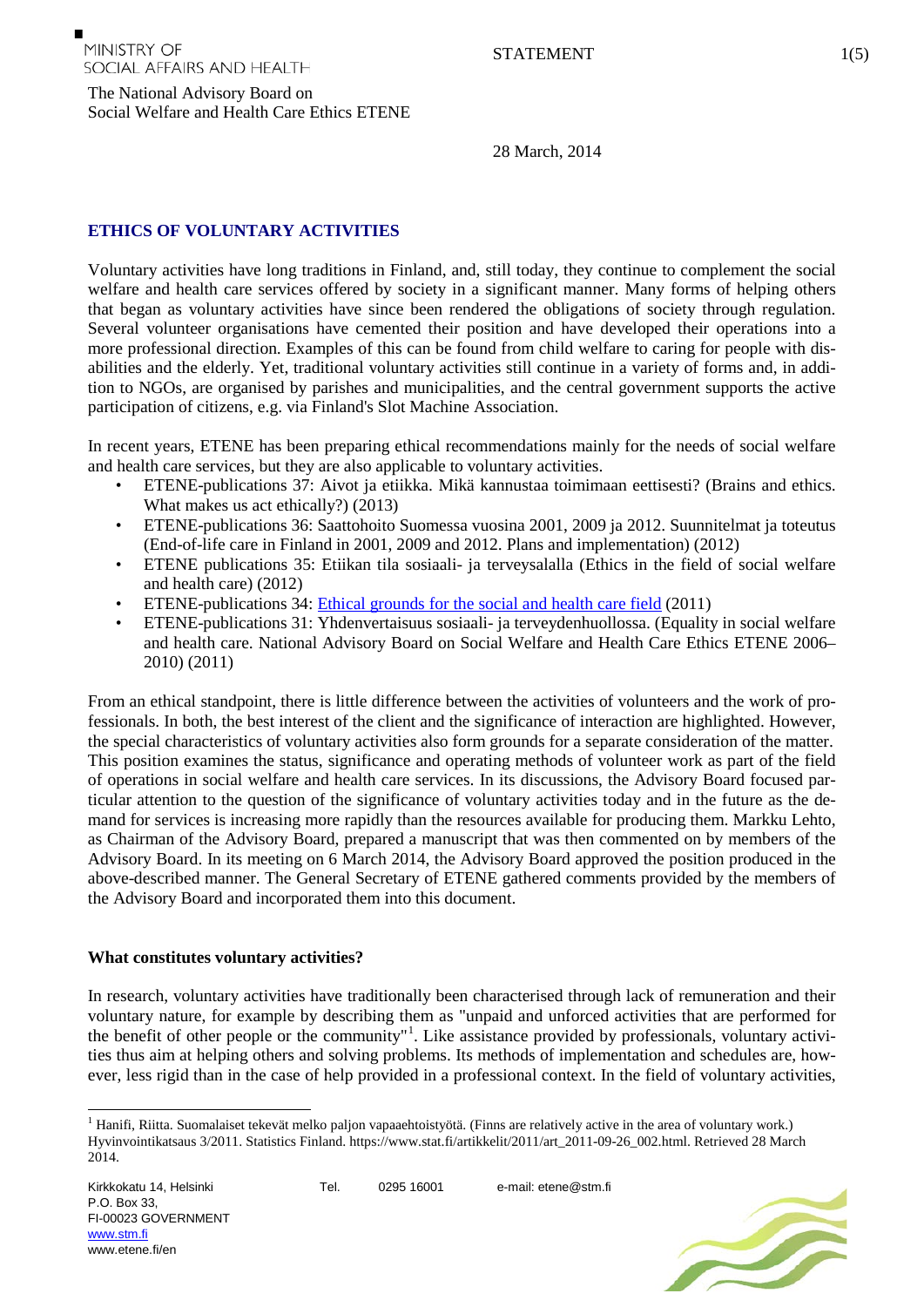care and help provided to relatives or neighbours have traditionally been separated from other forms of volunteering, although in practice, the two are moving closer to one another. The same ethical principles apply to voluntary activities, peer support and the provision of assistance to friends and family members.

Voluntary activities cover a vast range of tasks belonging to the field of social welfare and health care from the helping of those excluded from society to end-of-life care. Help is provided in the daily life of people in areas such as household chores, management of affairs and the arranging of services, but volunteer work can also include art in different forms and the provision of expert assistance in the solving of problems. Voluntary activities may cover a narrow area or a broad spectrum of needs, involve one visit or continue for several years, be directed to an individual or a group, and constitute client work or consultation service.

### **Scope of voluntary activities**

According to time use survey from 2009 by Statistics Finland, less than one out of three Finns over 10 years of age had engaged in voluntary activities in the previous month and 40% in the previous year. The population groups that were the most active in this respect in 2009 were 45-to-64-year-olds, higher education graduates and, out of professional groups, entrepreneurs. The share of volunteers over 65 years of age has increased in the ten years of monitoring the situation. Out of the respondents, 59% had helped another household free of charge or against a small remuneration in a manner that counted as informal help provided to neighbours or close persons in the four weeks preceding the survey. The share of those participating in voluntary activities is relatively high also in an international comparison, and it has remained on much the same level compared to the previous survey in 1999.

In the age group of young people, the popularity of voluntary activities appears to be decreasing: in 1999 almost a third (28%) of 10-to-14-year-olds participated in volunteer work, in 2009 only less than one in five (19%). The participation of 15-to-24-year-olds in voluntary activities has reduced. The declining trend among young people does not apply to participation in the activities of sports clubs, however; in them, the level of activity would, in fact, appear to have increased.

The volume of voluntary activities is the greatest in sports and exercise clubs, neighbourhood associations, village associations and housing associations. Volunteering is also popular in parishes and associations focusing on a variety of freetime activities. Women participate more in voluntary activities organised by social welfare and health organisations and religious associations and in advisory services in agricultural and household matters and are more involved in the activities of schools and day-care centres as parents. In help provided to other households, men appear to engage in activities traditionally perceived as men's work (repairs, maintenance and outdoors work), whereas women tend to focus on tasks related to household chores, such as child minding, shopping and cooking. Men participated in voluntary activities more often than women, although the differences were small.

The level of participation in voluntary activities increases with the level of education. Assistance provided to other households seems to be directed more to people who are financially well-off. Highly educated people and upper-level employees received more help than manual workers, the unemployed and pensioners. Less help was provided to people who would appear to have needed it the most. Moreover, the networks of family and friends were the strongest among people that also possess other strengths.

Attempts have been made to determine the financial value of voluntary activities. If the value of voluntary activities is determined based on market-price remuneration for corresponding work, in the social welfare and health care sector alone the estimate reaches hundreds of millions of euros. One way of perceiving the situation is through support for informal care, which is paid to a total of 40,000 carers. Its financial value in 2012 was EUR 173 million. Only some of the people caring for their family members receive support for informal care, and the remuneration is small in relation to the time spent providing the care, meaning that the

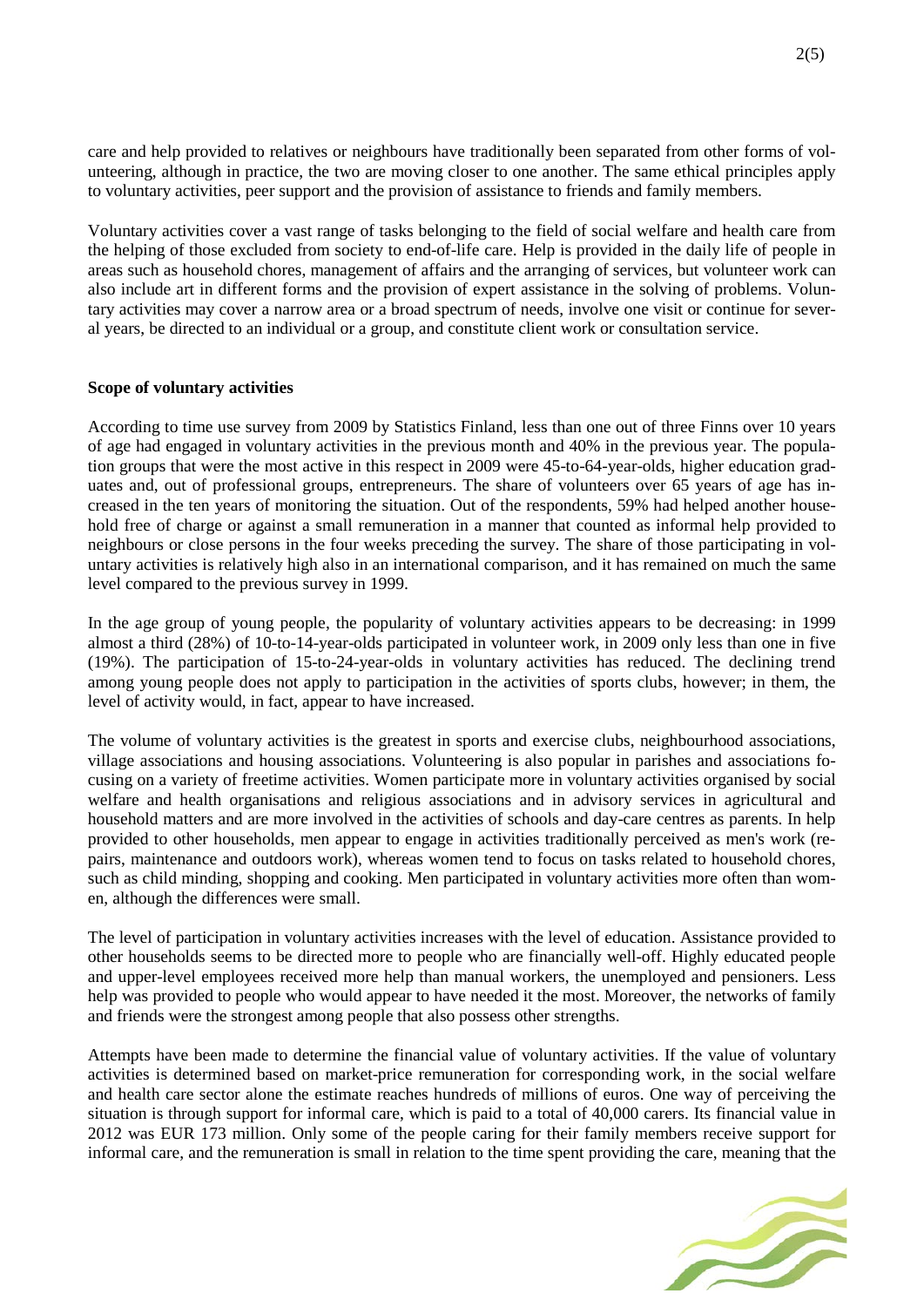cost would be much higher were the care to be provided through paid work. Based on surveys, a total of 300,000 people are estimated to have participated in the care of the elderly.

## **What powers voluntary activities?**

People take part in voluntary activities for a variety of different reasons. Many people have a genuine need for help, whereas others have the desire and courage to become volunteers. At least part of the need for voluntary activities is based on insufficient public services and the person in need of help not being able to purchase the service privately. Fundamentally, voluntary activities are also needed alongside perfectly sufficient public and market-based services: it is used to tackle problems in life management that can only be solved via equal interaction between two people unmotivated by the need to gain specific results.

The motivations of people undertaking voluntary work vary. Some of the helpers are inspired simply by the desire to help others in a concrete manner. Alleviating the suffering, loneliness and social exclusion of others gives them the strength they need to keep helping others while pursuing their own lives. Others wish to develop and grow as individuals and experience something new and worthwhile in their lives. They are looking for an arena in which they can feel they are important for someone. For some, maintaining the rhythm and life pattern familiar from working life is important. For many, volunteer work provides an opportunity to impact the world around them or simply satisfies their need for action. Often, these motivations can combine and change shape over the period in which the person participates in the activities.

Many organisations, municipalities and parishes actively recruit people for voluntary activities. Information on opportunities to take part in voluntary activities is provided e.g. in local newspapers and on the Internet, and enrolment has been made easy. The organisers are prepared to modify the activities according to the wishes of those participating, and efforts are made to account for their ideas when developing the activities. Organising sufficient training for those becoming involved in the activities is of crucial importance. Work counselling must also be available to those engaging in demanding human relations work. In some situations, volunteers can be provided with, for example, health services, particularly if the person taking part in the activities is subjected to health risks without their knowledge. They can receive remuneration for example for travel, telephone and other costs incurred through participation in the activities. The method of remuneration should be agreed upon in advance with the participating volunteers. The work of volunteers is supported by organising recreational activities and peer meetings. Possible damages and accidents are covered by insurance. Different organisations and operators have different practices in this respect that should be addressed with volunteers already at the training stage.

Moreover, it is important to remember that the volunteers rarely have solid experience in communications and the operating methods of the media. Consequently, it must be ensured that each volunteer is provided with support, advice and guidance particularly in situations where public interest is directed to their activities.

### **Differences and similarities between professional work and voluntary activities**

The objective should be set as reducing the gap between voluntary and professional work to help people, rather than highlighting the differences between the two. The training of volunteers contains elements that are included in vocational studies in the field. The better volunteers and professionals understand the concepts and language used by the other group, the more productive the activities are. For example, first-aid courses improve the capabilities of regular citizens to act in crisis situations either together with or separately from professionals. It is clear, however, that the statutory tasks of professionals in the field of social welfare and health care as government officials cannot be transferred to others.

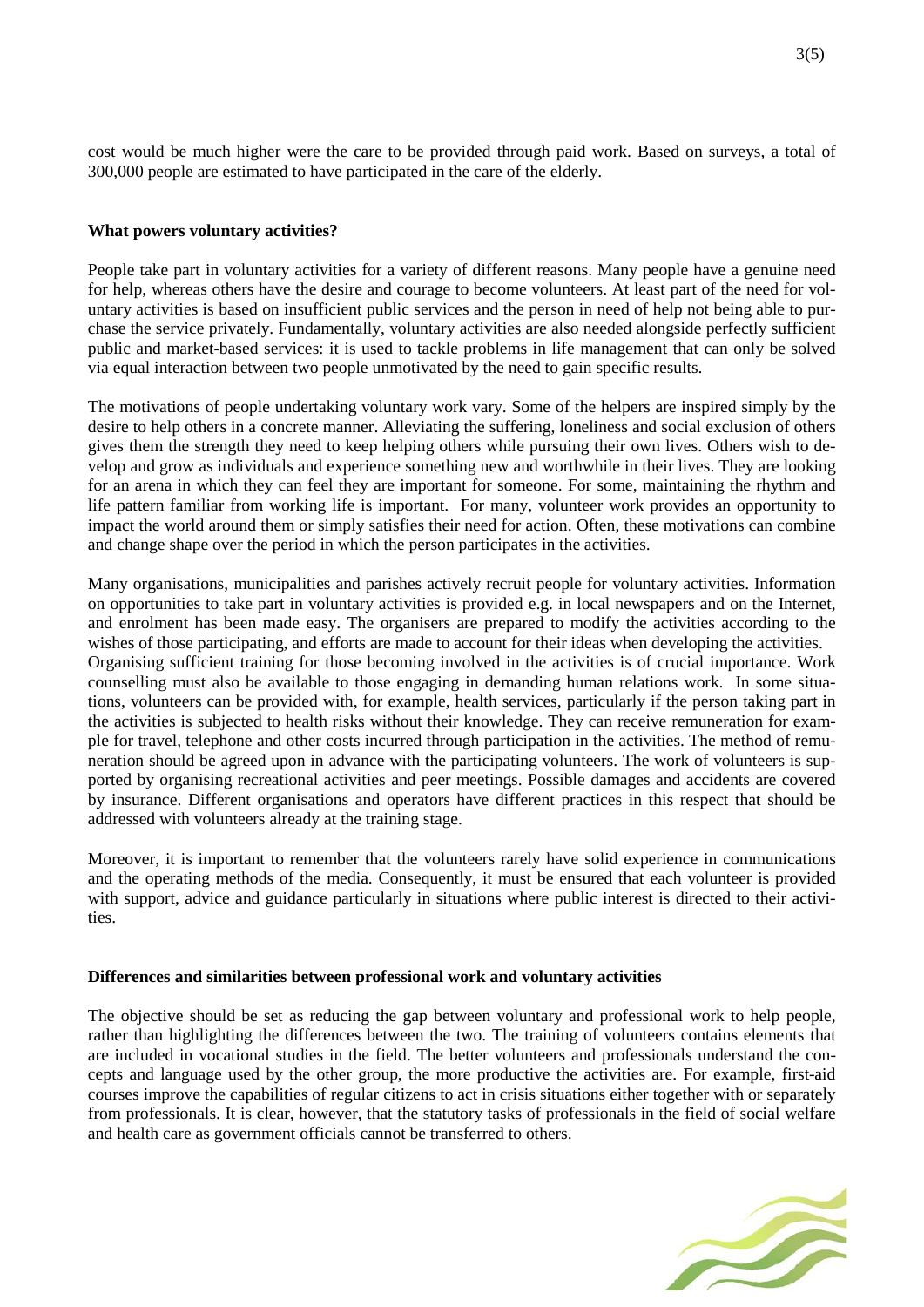Voluntary activities are not restricted by professional and administrative rules and practices in the same way as public and private services are. The opportunities contained in them are mostly to do with the holistic nature of the work. People's problems and difficulties with life management can be addressed on a case-bycase basis, perceiving them with an open mind and from a broad perspective. It is possible to adjust and rethink prior operating methods with each new person and changing situation. Often, the most important thing is encountering the person as an individual and hearing them out.

Voluntary activities are not subject to the same expectations pertaining to utility and effectiveness as professional activities. This provides more flexible opportunities for applying new operating methods and openmindedly directing attention to any problems that may arise and to forgotten population groups. This freedom may be particularly beneficial for groups that professional helpers struggle to find productive means of assisting. Even in situations where voluntary activities cannot be used to remove the problems, their consequences can still be alleviated. The activities or experimentation with new methods may not, in any situation, cause damage to those targeted by the activities. Ethical principles cannot be compromised. The principles of doing good and avoiding harm must be clear in the minds of everyone when performing or planning voluntary activities.

The most significant practical difference between voluntary activities and professional work is remuneration. For many, professional work can constitute a vocation even though it is carried out in the form of entrepreneurial activities or paid work. No wages are paid for participation in voluntary activities. The activities in themselves are their own reward. Their content varies and depends largely on the person's motivation for the activities. Many compare voluntary activities to a hobby that functions to complete life but does not control it. Some can gain the principal content to their lives through voluntary activities. Many background organisations for voluntary work want to encourage and thank their volunteers by offering them the opportunity to take part in shared cultural events or similar occasions. The ambiguities in taxation related to such activities must be resolved.

Voluntary activities require a lower level of commitment than professional work. The volunteers are able to adjust and direct the activities according to their own views and life situations and, if they wish, give them up altogether. Correspondingly, the rights of volunteers to many of the indirect benefits offered by a regular job are fewer or non-existent.

In order to ensure continuity, voluntary activities also need their specific set of rules. The flexibility allowed to the person providing the help cannot mean that the clients have no certainty over whether or they will receive the help they need. The client's best interest and respect for human dignity constitute the primary objectives in help provided both through voluntary activities and professional means. Professionals in social welfare and health care services have a strict obligation to secrecy, and the same requirement also applies to voluntary work.

### **Phenomena related to voluntary activities**

The wide interest in voluntary activities indicates that they are held in high regard in society. For this reason, too, it is important that no negative traits are associated with it. At times, concerns have been expressed over the unclear boundary between professional work and voluntary activities. It has also been suspected that in an increasingly tight economy, volunteer work is substituted for professional work thus compromising the level of competence with which the tasks are performed. This is not in line with ethical principles, and obscures the significance of voluntary activities.

Such concerns can also be based on a misunderstanding and an unwillingness to adopt operating methods where professional work and voluntary activities complement one another. Change always requires learning and time, which are not always easy to arrange in the context of a busy, routine workday. When finding ways